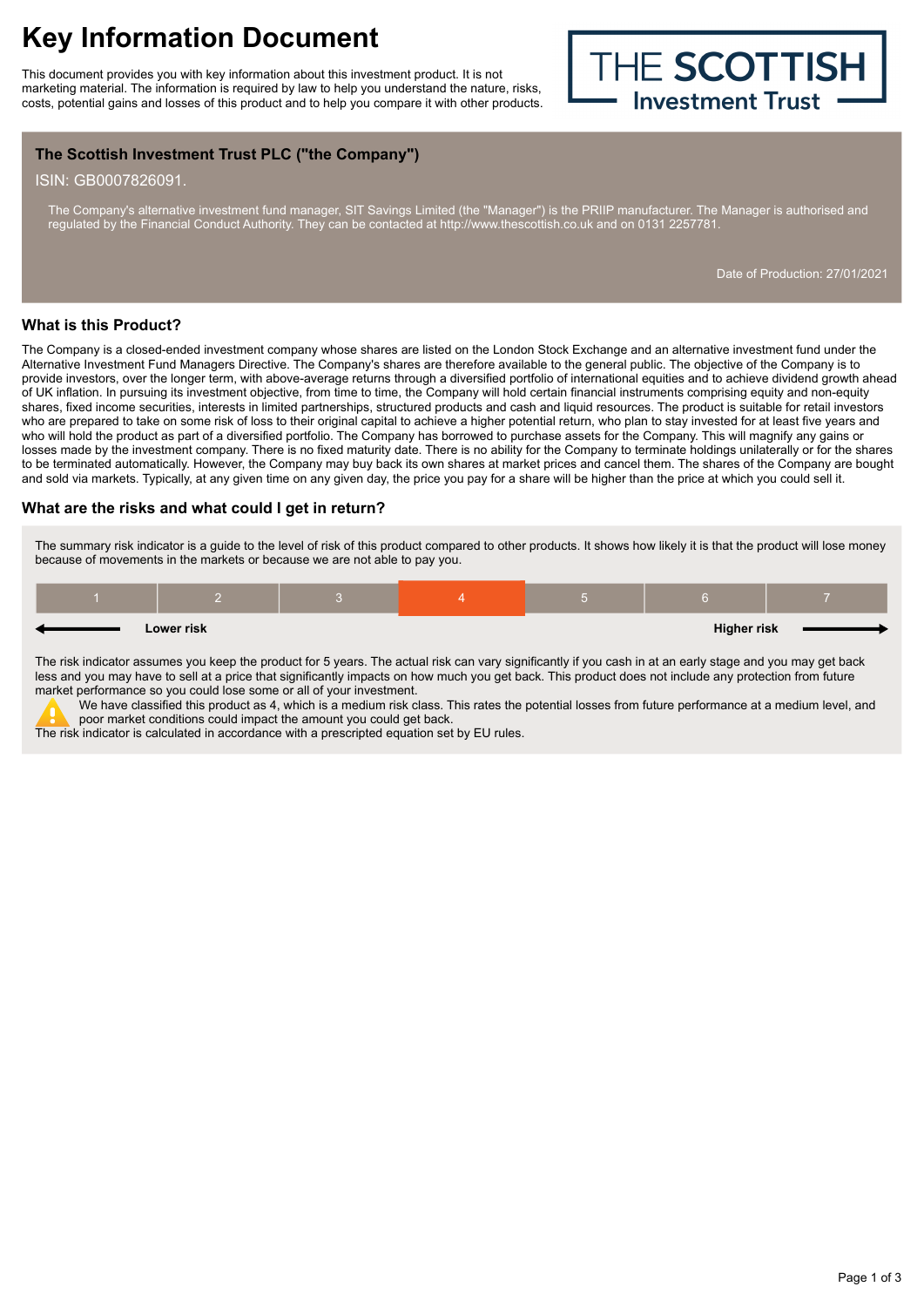# **What are the risks and what could I get in return? (continued)**

This table shows the money you could get back over the next 5 years, under different scenarios, assuming that you invest GBP10,000. The scenarios shown illustrate how your investment could perform. You can compare them with the scenarios of other products. The scenarios presented are an estimate of future performance based on evidence from the past on how the value of this investment varies and are not an exact indicator. What you get will vary depending on how the market performs and how long you keep the investment. The stress scenario shows what you might get back in extreme market circumstances, and it does not take into account the situation where we are not able to pay you.

| <b>Investment GBP10,000</b> |                                     |            |            |                                            |  |  |  |
|-----------------------------|-------------------------------------|------------|------------|--------------------------------------------|--|--|--|
| <b>Scenarios</b>            |                                     | 1 year     | 3 years    | 5 years<br>(Recommended<br>holding period) |  |  |  |
|                             | What you might get back after costs | GBP1,789   | GBP5,203   | GBP4,198                                   |  |  |  |
| Stress scenario             | Average return each year            | $-82.11%$  | $-19.57\%$ | -15.94%                                    |  |  |  |
| Unfavourable scenario       | What you might get back after costs | GBP8,454   | GBP8,070   | GBP8,120                                   |  |  |  |
|                             | Average return each year            | $-15.46\%$ | -6.90%     | $-4.08%$                                   |  |  |  |
| Moderate scenario           | What you might get back after costs | GBP10,625  | GBP12,006  | GBP13,565                                  |  |  |  |
|                             | Average return each year            | 6.25%      | 6.28%      | 6.29%                                      |  |  |  |
| Favourable scenario         | What you might get back after costs | GBP13,372  | GBP17,884  | GBP22,692                                  |  |  |  |
|                             | Average return each year            | 33.72%     | 21.38%     | 17.81%                                     |  |  |  |

The figures shown include all the costs of the product itself, where applicable, but may not include all the costs that you pay to your advisor or distributor. The figures do not take into account your personal tax situation, which may also affect how much you get back.

## **What happens if the Company is unable to pay out?**

As a shareholder of a listed company you would not be able to make a claim to the Financial Services Compensation Scheme about the Company in the event the Company becomes insolvent. A default by the Company or any of the underlying holdings could affect the value of your investment.

## **What are the costs?**

The Reduction in Yield (RIY) shows what impact the total costs you pay will have on the investment return you might get. The total costs take into account oneoff, ongoing and incidental costs.

The amounts shown here are the cumulative costs of the Company itself, for three different holding periods. They include potential early exit penalties. The figures assume you invest GBP10,000. The figures are estimates and may change in the future.

| Investment GBP10,000            |                             |                              |                           |  |  |
|---------------------------------|-----------------------------|------------------------------|---------------------------|--|--|
| Scenarios                       | If you cash in after 1 year | If you cash in after 3 years | If you cash in at 5 years |  |  |
| Total costs                     | GBP152                      | <b>GBP477</b>                | GBP835                    |  |  |
| Impact on return (RIY) per year | 1.43%                       | <b>.43%</b>                  | 1.43%                     |  |  |

## **Costs over time**

The person selling you or advising you about this product may charge you other costs. If so, this person will provide you with information about these costs, and show you the impact that all costs will have on your investment over time.